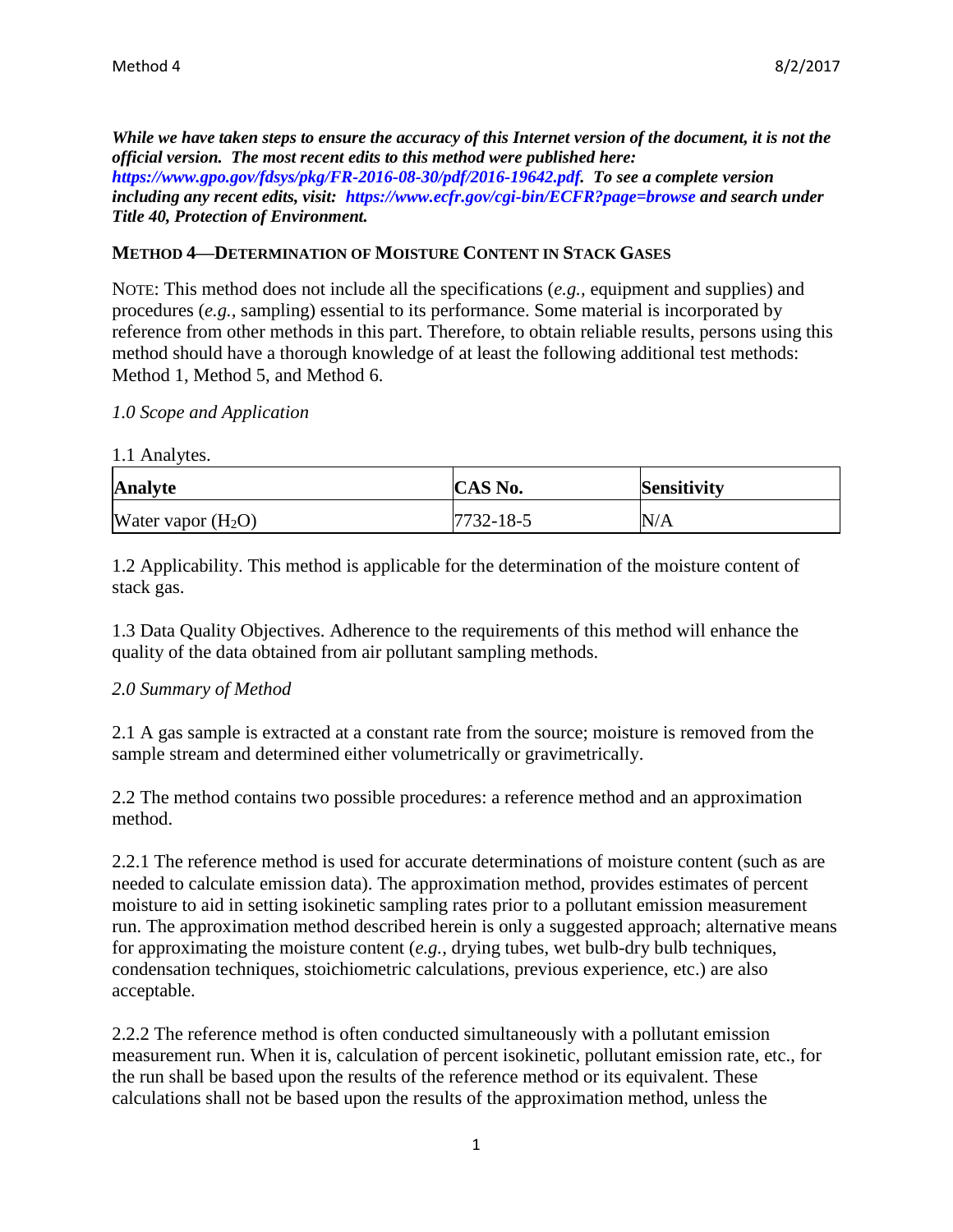approximation method is shown, to the satisfaction of the Administrator, to be capable of yielding results within one percent H2O of the reference method.

## *3.0 Definitions [Reserved]*

## *4.0 Interferences*

4.1 The moisture content of saturated gas streams or streams that contain water droplets, as measured by the reference method, may be positively biased. Therefore, when these conditions exist or are suspected, a second determination of the moisture content shall be made simultaneously with the reference method, as follows: Assume that the gas stream is saturated. Attach a temperature sensor [capable of measuring to  $\pm 1^{\circ}C$  (2  $^{\circ}F$ )] to the reference method probe. Measure the stack gas temperature at each traverse point (see section 8.1.1.1) during the reference method traverse, and calculate the average stack gas temperature. Next, determine the moisture percentage, either by: (1) Using a psychrometric chart and making appropriate corrections if the stack pressure is different from that of the chart, or (2) using saturation vapor pressure tables. In cases where the psychrometric chart or the saturation vapor pressure tables are not applicable (based on evaluation of the process), alternative methods, subject to the approval of the Administrator, shall be used.

# *5.0 Safety*

5.1 Disclaimer. This method may involve hazardous materials, operations, and equipment. This test method may not address all of the safety problems associated with its use. It is the responsibility of the user of this test method to establish appropriate safety and health practices and determine the applicability of regulatory limitations prior to performing this test method.

#### *6.0 Equipment and Supplies*

6.1 Reference Method. A schematic of the sampling train used in this reference method is shown in Figure 4-1.

6.1.1 Probe. Stainless steel or glass tubing, sufficiently heated to prevent water condensation, and equipped with a filter, either in-stack (*e.g.,* a plug of glass wool inserted into the end of the probe) or heated out-of-stack (*e.g.,* as described in Method 5), to remove particulate matter. When stack conditions permit, other metals or plastic tubing may be used for the probe, subject to the approval of the Administrator.

6.1.2 Condenser. Same as Method 5, section 6.1.1.8.

6.1.3 Cooling System. An ice bath container, crushed ice, and water (or equivalent), to aid in condensing moisture.

6.1.4 Metering System. Same as in Method 5, section 6.1.1.9, except do not use sampling systems designed for flow rates higher than  $0.0283 \text{ m}^3/\text{min}$  (1.0 cfm). Other metering systems, capable of maintaining a constant sampling rate to within 10 percent and determining sample gas volume to within 2 percent, may be used, subject to the approval of the Administrator.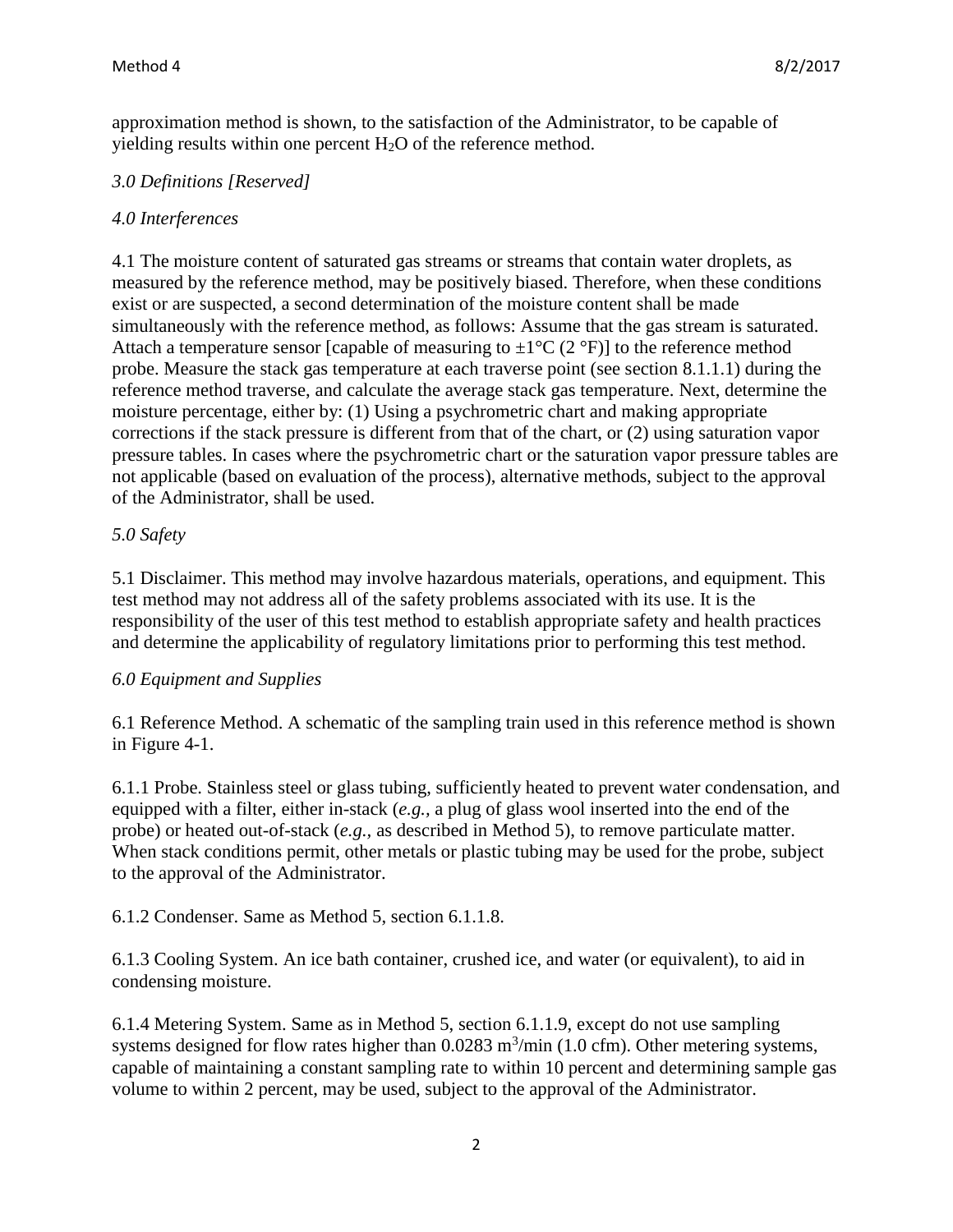6.1.5 Barometer and Graduated Cylinder and/or Balance. Same as Method 5, sections 6.1.2 and 6.2.5, respectively.

6.2. Approximation Method. A schematic of the sampling train used in this approximation method is shown in Figure 4-2.

6.2.1 Probe. Same as section 6.1.1.

6.2.2 Condenser. Two midget impingers, each with 30-ml capacity, or equivalent.

6.2.3 Cooling System. Ice bath container, crushed ice, and water, to aid in condensing moisture in impingers.

6.2.4 Drying Tube. Tube packed with new or regenerated 6- to 16-mesh indicating-type silica gel (or equivalent desiccant), to dry the sample gas and to protect the meter and pump.

6.2.5 Valve. Needle valve, to regulate the sample gas flow rate.

6.2.6 Pump. Leak-free, diaphragm type, or equivalent, to pull the gas sample through the train.

6.2.7 Volume Meter. Dry gas meter, sufficiently accurate to measure the sample volume to within 2 percent, and calibrated over the range of flow rates and conditions actually encountered during sampling.

6.2.8 Rate Meter. Rotameter, or equivalent, to measure the flow range from 0 to 3 liters/min (0 to 0.11 cfm).

6.2.9 Graduated Cylinder. 25-ml.

6.2.10 Barometer. Same as Method 5, section 6.1.2.

6.2.11 Vacuum Gauge. At least 760-mm (30-in.) Hg gauge, to be used for the sampling leak check.

*7.0 Reagents and Standards [Reserved]* 

*8.0 Sample Collection, Preservation, Transport, and Storage* 

8.1 Reference Method. The following procedure is intended for a condenser system (such as the impinger system described in section 6.1.1.8 of Method 5) incorporating volumetric analysis to measure the condensed moisture, and silica gel and gravimetric analysis to measure the moisture leaving the condenser.

8.1.1 Preliminary Determinations.

8.1.1.1 Unless otherwise specified by the Administrator, a minimum of eight traverse points shall be used for circular stacks having diameters less than 0.61 m (24 in.), a minimum of nine points shall be used for rectangular stacks having equivalent diameters less than 0.61 m (24 in.), and a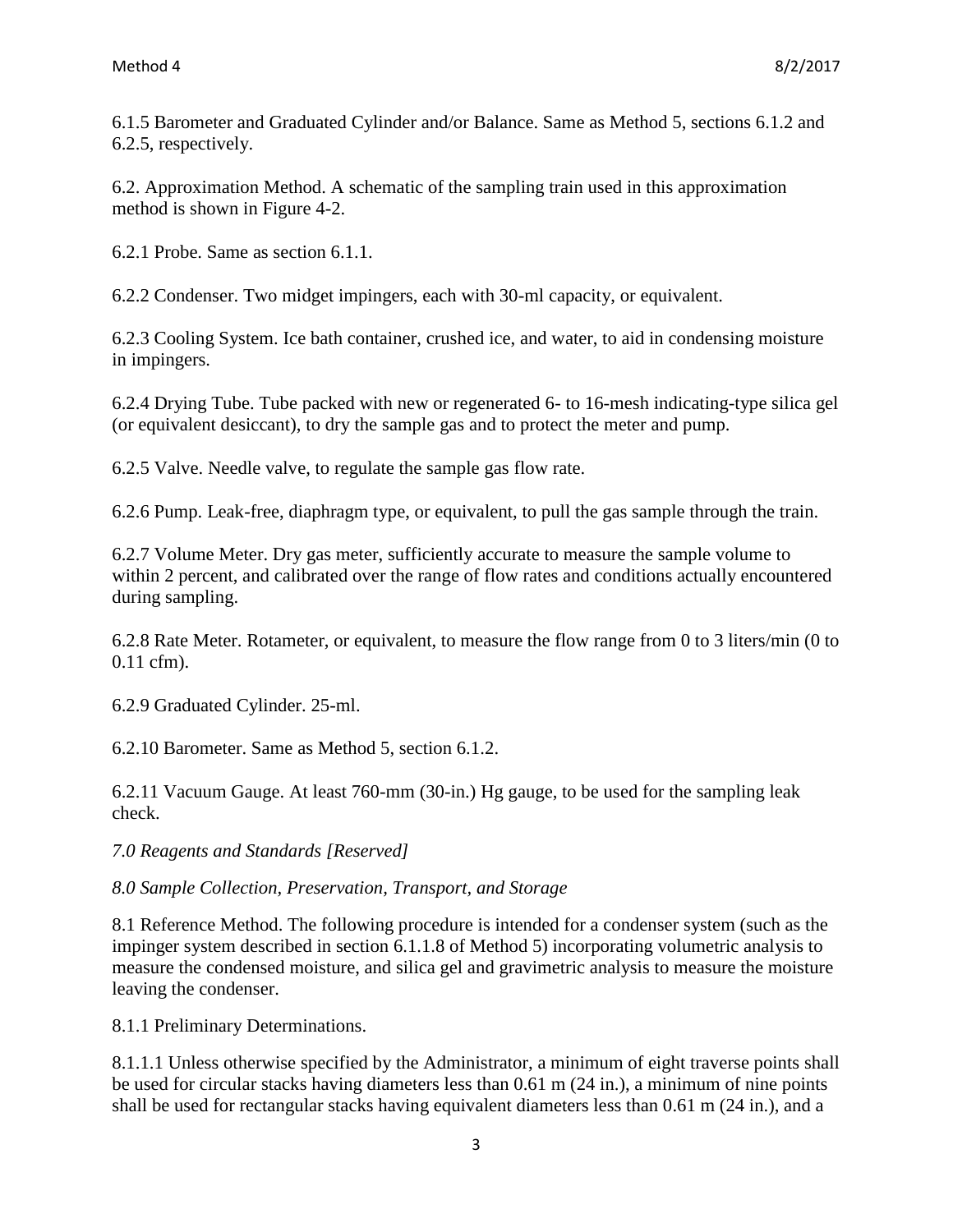minimum of twelve traverse points shall be used in all other cases. The traverse points shall be located according to Method 1. The use of fewer points is subject to the approval of the Administrator. Select a suitable probe and probe length such that all traverse points can be sampled. Consider sampling from opposite sides of the stack (four total sampling ports) for large stacks, to permit use of shorter probe lengths. Mark the probe with heat resistant tape or by some other method to denote the proper distance into the stack or duct for each sampling point.

8.1.1.2 Select a total sampling time such that a minimum total gas volume of 0.60 scm (21 scf) will be collected, at a rate no greater than  $0.021 \text{ m}^3/\text{min}$  (0.75 cfm). When both moisture content and pollutant emission rate are to be determined, the moisture determination shall be simultaneous with, and for the same total length of time as, the pollutant emission rate run, unless otherwise specified in an applicable subpart of the standards.

8.1.2 Preparation of Sampling Train.

8.1.2.1 Place known volumes of water in the first two impingers; alternatively, transfer water into the first two impingers and record the weight of each impinger (plus water) to the nearest 0.5 g. Weigh and record the weight of the silica gel to the nearest 0.5 g, and transfer the silica gel to the fourth impinger; alternatively, the silica gel may first be transferred to the impinger, and the weight of the silica gel plus impinger recorded.

8.1.2.2 Set up the sampling train as shown in Figure 4-1. Turn on the probe heater and (if applicable) the filter heating system to temperatures of approximately 120°C (248°F), to prevent water condensation ahead of the condenser. Allow time for the temperatures to stabilize. Place crushed ice and water in the ice bath container.

8.1.3 Leak Check Procedures. It is recommended, but not required, that the volume metering system and sampling train be leak-checked as follows:

8.1.3.1 Metering System. Same as Method 5, section 8.4.1.

8.1.3.2 Sampling Train. Disconnect the probe from the first impinger or (if applicable) from the filter holder. Plug the inlet to the first impinger (or filter holder), and pull a 380 mm (15 in.) Hg vacuum. A lower vacuum may be used, provided that it is not exceeded during the test. A leakage rate in excess of 4 percent of the average sampling rate or  $0.00057 \text{ m}^3/\text{min}$  (0.020 cfm), whichever is less, is unacceptable. Following the leak check, reconnect the probe to the sampling train.

8.1.4 Sampling Train Operation. During the sampling run, maintain a sampling rate within 10 percent of constant rate, or as specified by the Administrator. For each run, record the data required on a data sheet similar to that shown in Figure 4-3. Be sure to record the dry gas meter reading at the beginning and end of each sampling time increment and whenever sampling is halted. Take other appropriate readings at each sample point at least once during each time increment.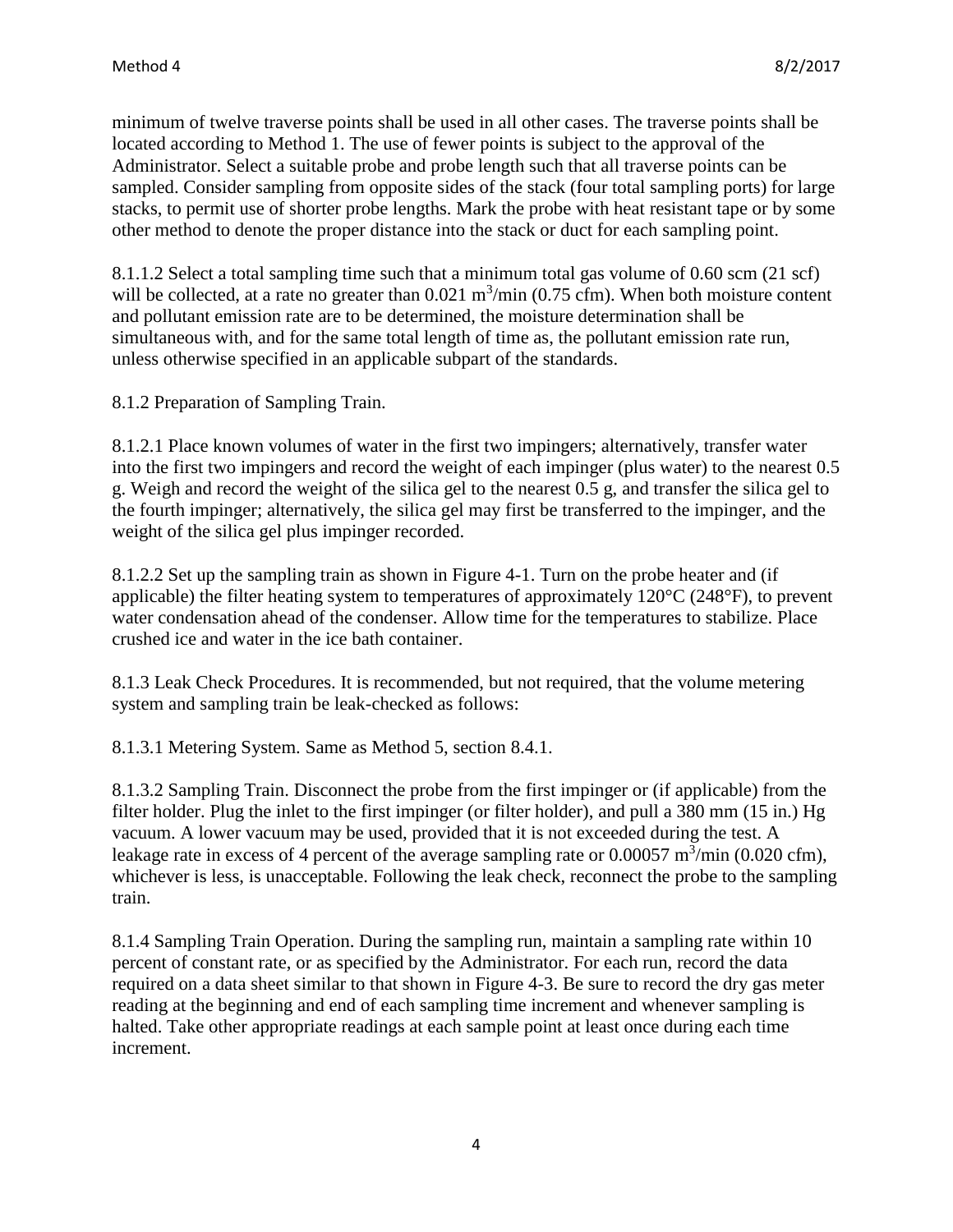NOTE: When Method 4 is used concurrently with an isokinetic method (*e.g.,* Method 5) the sampling rate should be maintained at isokinetic conditions rather than 10 percent of constant rate.

8.1.4.1 To begin sampling, position the probe tip at the first traverse point. Immediately start the pump, and adjust the flow to the desired rate. Traverse the cross section, sampling at each traverse point for an equal length of time. Add more ice and, if necessary, salt to maintain a temperature of less than 20°C (68°F) at the silica gel outlet.

8.1.4.2 After collecting the sample, disconnect the probe from the first impinger (or from the filter holder), and conduct a leak check (mandatory) of the sampling train as described in section 8.1.3.2. Record the leak rate. If the leakage rate exceeds the allowable rate, either reject the test results or correct the sample volume as in section 12.3 of Method 5.

# 8.2 Approximation Method.

NOTE: The approximation method described below is presented only as a suggested method (see section 2.0).

8.2.1 Place exactly 5 ml water in each impinger. Leak check the sampling train as follows: Temporarily insert a vacuum gauge at or near the probe inlet. Then, plug the probe inlet and pull a vacuum of at least 250 mm (10 in.) Hg. Note the time rate of change of the dry gas meter dial; alternatively, a rotameter (0 to 40 ml/min) may be temporarily attached to the dry gas meter outlet to determine the leakage rate. A leak rate not in excess of 2 percent of the average sampling rate is acceptable.

NOTE: Release the probe inlet plug slowly before turning off the pump.

8.2.2 Connect the probe, insert it into the stack, and sample at a constant rate of 2 liters/min  $(0.071 \text{ cfm})$ . Continue sampling until the dry gas meter registers about 30 liters  $(1.1 \text{ ft}^3)$  or until visible liquid droplets are carried over from the first impinger to the second. Record temperature, pressure, and dry gas meter readings as indicated by Figure 4-4.

# *9.0 Quality Control*

| <b>Section</b>     | <b>Quality control measure</b>                                                                                                                                                 | <b>Effect</b>                              |
|--------------------|--------------------------------------------------------------------------------------------------------------------------------------------------------------------------------|--------------------------------------------|
| Section<br>8.1.1.4 | Leak rate of the sampling system cannot exceed Ensures the accuracy of the volume<br>four percent of the average sampling rate or<br>$0.00057$ m <sup>3</sup> /min (0.020 cfm) | of gas sampled. (Reference Method).        |
| Section<br>8.2.1   | Leak rate of the sampling system cannot exceed Ensures the accuracy of the volume<br>two percent of the average sampling rate                                                  | of gas sampled. (Approximation<br>Method). |

# 9.1 Miscellaneous Quality Control Measures.

9.2 Volume Metering System Checks. Same as Method 5, section 9.2.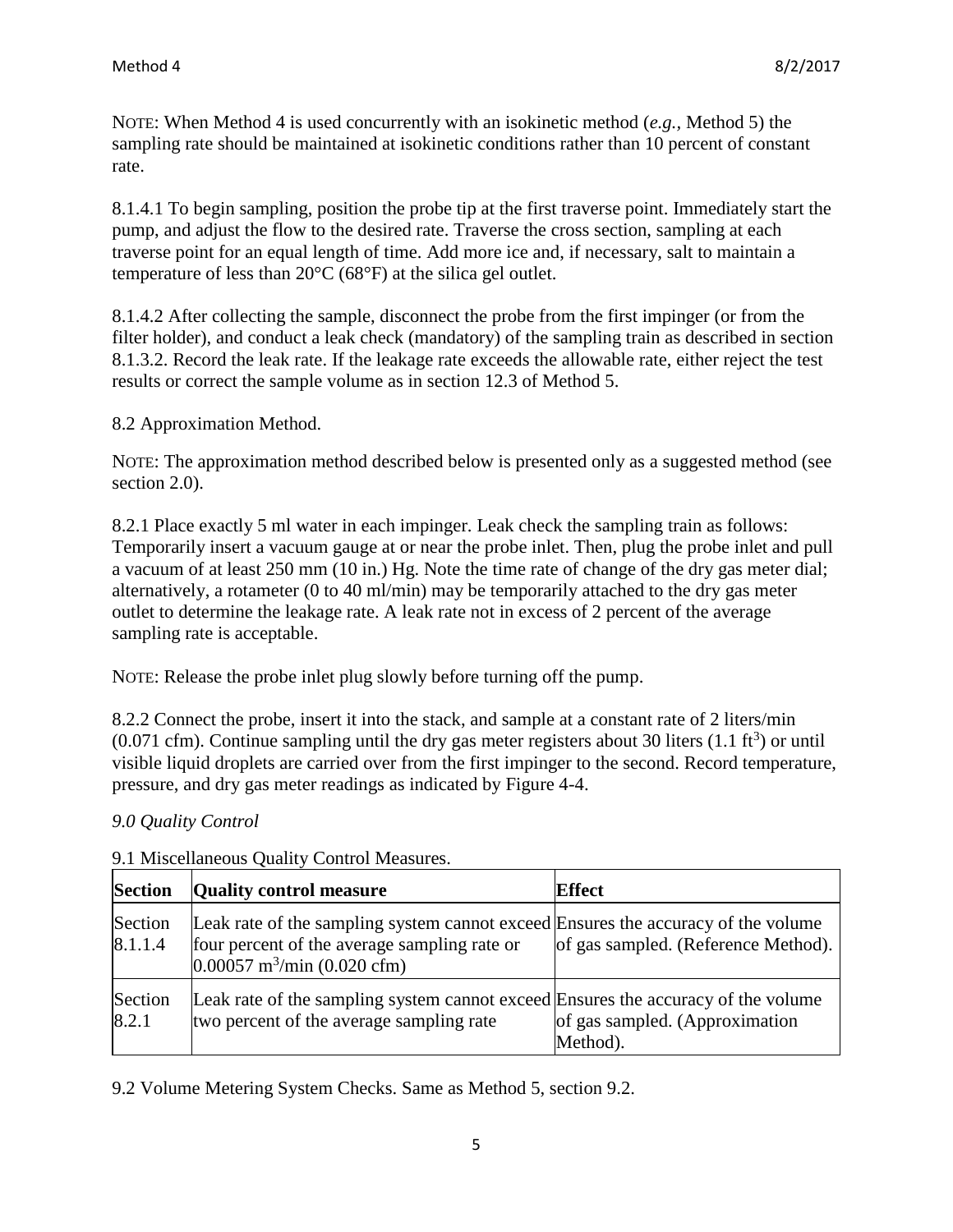#### *10.0 Calibration and Standardization*

NOTE: Maintain a laboratory log of all calibrations.

10.1 Reference Method. Calibrate the metering system, temperature sensors, and barometer according to Method 5, sections 10.3, 10.5, and 10.6, respectively.

10.2 Approximation Method. Calibrate the metering system and the barometer according to Method 6, section 10.1 and Method 5, section 10.6, respectively.

10.3 Field Balance Calibration Check. Check the calibration of the balance used to weigh impingers with a weight that is at least 500g or within 50g of a loaded impinger. The weight must be ASTM E617-13 "Standard Specification for Laboratory Weights and Precision Mass Standards" (incorporated by reference-see 40 CFR 60.17) Class 6 (or better). Daily, before use, the field balance must measure the weight within  $\pm$  0.5g of the certified mass. If the daily balance calibration check fails, perform corrective measures and repeat the check before using balance.

#### *11.0 Analytical Procedure*

11.1 Reference Method. Measure the volume of the moisture condensed in each of the impingers to the nearest ml. Alternatively, if the impingers were weighed prior to sampling, weigh the impingers after sampling and record the difference in weight to the nearest 0.5 g. Determine the increase in weight of the silica gel (or silica gel plus impinger) to the nearest 0.5 g. Record this information (see example data sheet, Figure 4-5), and calculate the moisture content, as described in section 12.0.

11.2 Approximation Method. Combine the contents of the two impingers, and measure the volume to the nearest 0.5 ml.

#### *12.0 Data Analysis and Calculations*

Carry out the following calculations, retaining at least one extra significant figure beyond that of the acquired data. Round off figures after final calculation.

#### 12.1 Reference Method.

#### 12.1.1 Nomenclature.

- $B_{ws}$  = Proportion of water vapor, by volume, in the gas stream.
- $M_w$  = Molecular weight of water, 18.0 g/g-mole (18.0 lb/lb-mole).
- $P_m$  = Absolute pressure (for this method, same as barometric pressure) at the dry gas meter, mm Hg (in. Hg).
- $P_{std}$  = Standard absolute pressure, 760 mm Hg (29.92 in. Hg).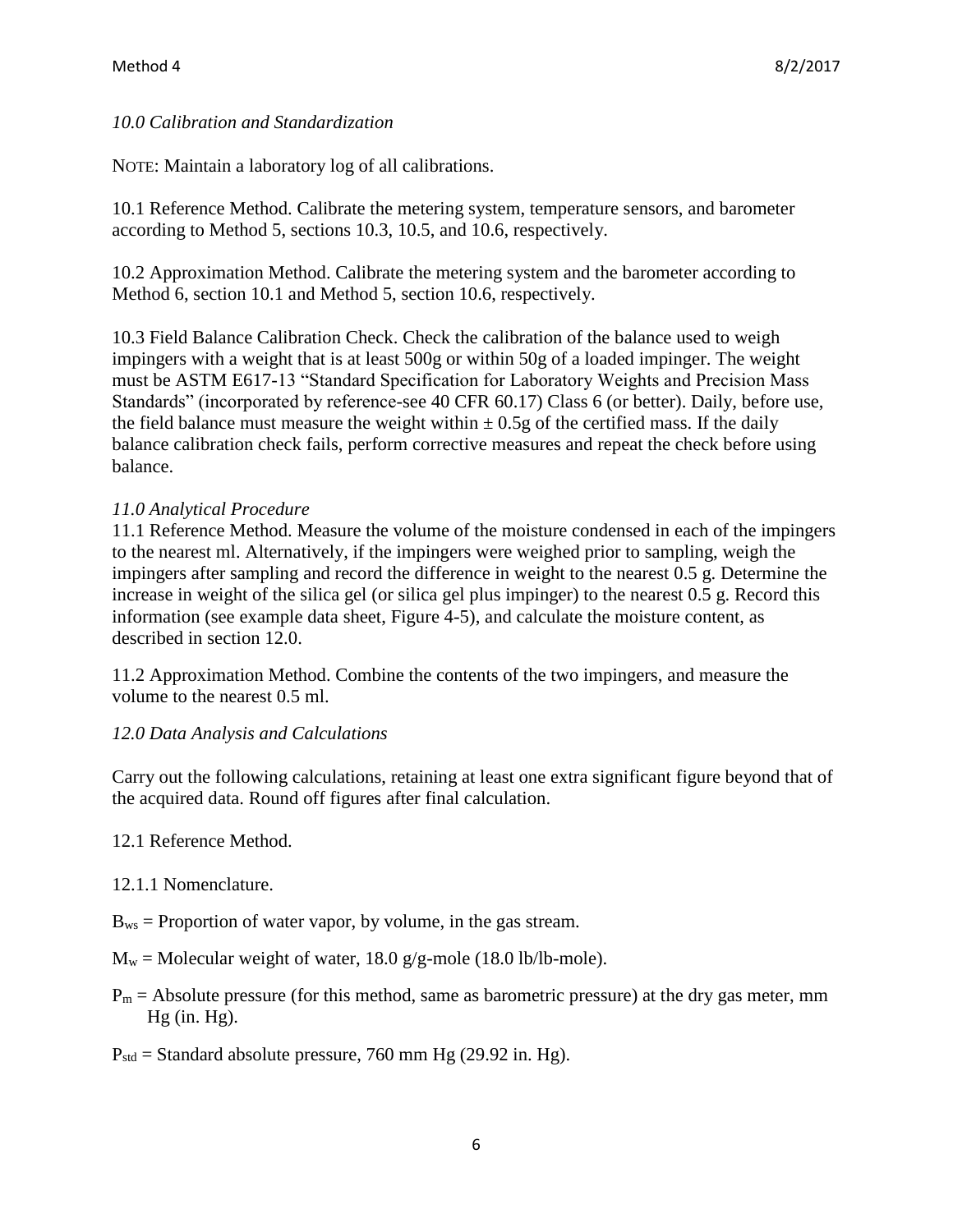- R = Ideal gas constant, 0.06236 (mm Hg)(m<sup>3</sup>)/(g-mole)(°K) for metric units and 21.85 (in.  $Hg$ )(ft<sup>3</sup>)/(lb-mole)(°R) for English units.
- $T_m$  = Absolute temperature at meter,  $\mathrm{K}$  ( $\mathrm{R}$ ).
- $T_{std}$  = Standard absolute temperature, 293°K (528°R).
- $V_f$  = Final volume of condenser water, ml.
- $V_i$  = Initial volume, if any, of condenser water, ml.
- $V_m$  = Dry gas volume measured by dry gas meter, dcm (dcf).
- $V_{m(std)} = Dry$  gas volume measured by the dry gas meter, corrected to standard conditions, dscm (dscf).
- $V_{wc(stat)}$  = Volume of water vapor condensed, corrected to standard conditions, scm (scf).
- $V_{wsg(std)}$  = Volume of water vapor collected in silica gel, corrected to standard conditions, scm  $(scf).$
- $W_f$  = Final weight of silica gel or silica gel plus impinger, g.

 $W_i$  = Initial weight of silica gel or silica gel plus impinger, g.

 $Y = Dry$  gas meter calibration factor.

 $\Delta V_m$  = Incremental dry gas volume measured by dry gas meter at each traverse point, dcm (dcf).

 $p_w$  = Density of water, 0.9982 g/ml (0.002201 lb/ml).

12.1.2 Volume of Water Vapor Condensed.

$$
V_{\text{wd},std} = \frac{\left(V_f - V_i\right) \rho_{\text{w}} R T_{\text{sd}}}{P_{\text{sd}} M_{\text{w}}}
$$
 Eq. 4-1  
=K<sub>1</sub> $\left(V_f - V_i\right)$ 

Where:

 $K_1 = 0.001333$  m<sup>3</sup>/ml for metric units,

 $= 0.04706$  ft<sup>3</sup>/ml for English units.

12.1.3 Volume of Water Collected in Silica Gel.

$$
V_{wsg(xd)} = \frac{(W_f - W_i) \ R \ T_{sd}}{P_{std} M_W K_2}
$$
 Eq. 4-2  
=K<sub>3</sub>(W<sub>f</sub> - W<sub>i</sub>)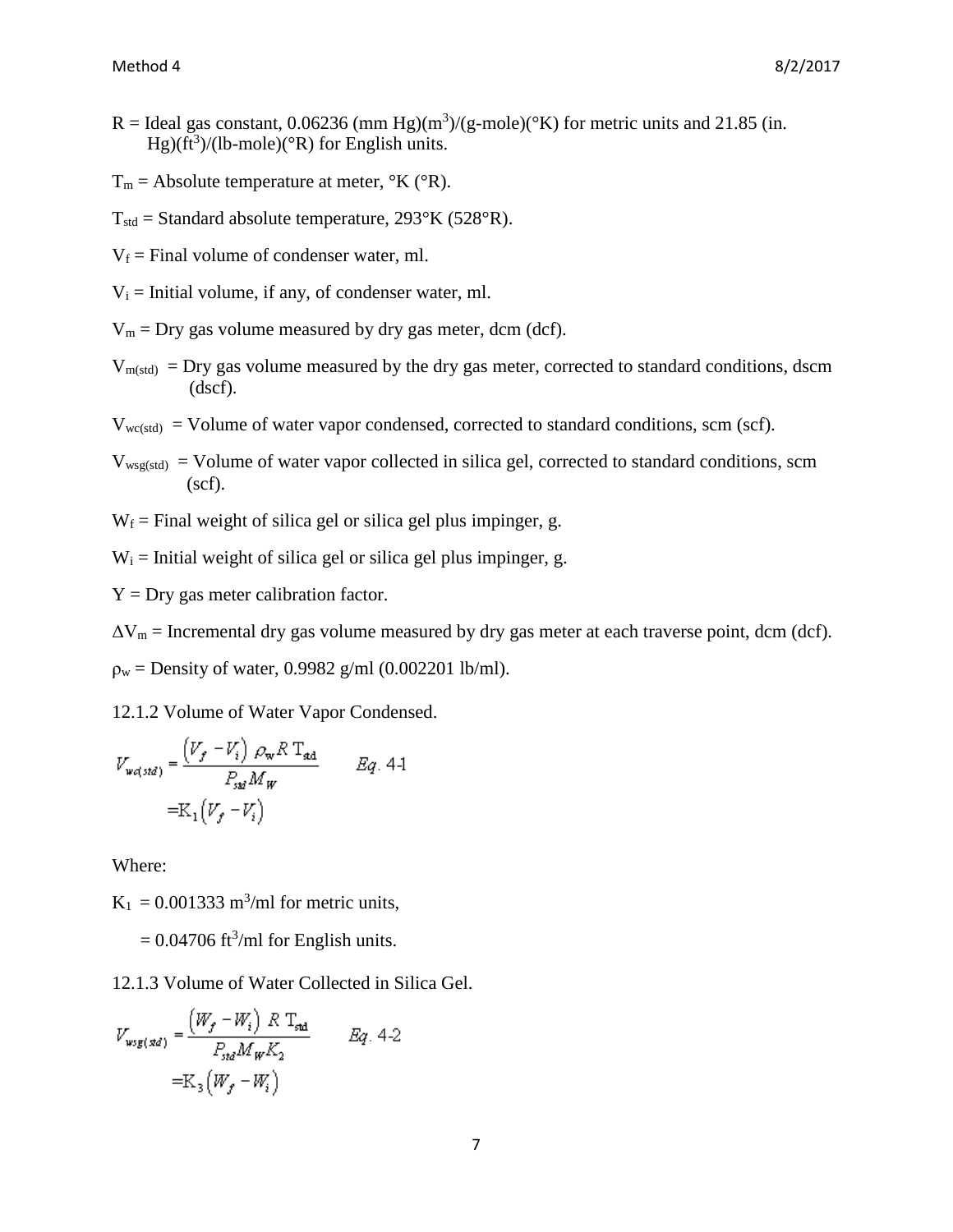Where:

 $K_2 = 1.0$  g/g for metric units,

 $= 453.6$  g/lb for English units.

 $K_3 = 0.001335 \text{ m}^3\text{/g}$  for metric units,

 $= 0.04715 \text{ ft}^3\text{/g}$  for English units.

12.1.4 Sample Gas Volume.

$$
V_{m(xd)} = \frac{V_m Y P_m T_{std}}{P_{sd} T_m}
$$
  
=K<sub>4</sub>Y  $\frac{V_m P_m}{T_m}$ 

Where:

 $K_4 = 0.3855$  °K/mm Hg for metric units,

 $= 17.64$  °R/in. Hg for English units.

NOTE: If the post-test leak rate (Section 8.1.4.2) exceeds the allowable rate, correct the value of Vm in Equation 4-3, as described in section 12.3 of Method 5.

12.1.5 Moisture Content.

$$
B_{ws} = \frac{V_{wc(std)} + V_{wsg(std)}}{V_{wc(std)} + V_{wsg(std)} + V_{m(std)}} \qquad Eq. 4-4
$$

12.1.6 Verification of Constant Sampling Rate. For each time increment, determine the  $\Delta V_m$ . Calculate the average. If the value for any time increment differs from the average by more than 10 percent, reject the results, and repeat the run.

12.1.7 In saturated or moisture droplet-laden gas streams, two calculations of the moisture content of the stack gas shall be made, one using a value based upon the saturated conditions (see section 4.1), and another based upon the results of the impinger analysis. The lower of these two values of Bws shall be considered correct.

12.2 Approximation Method. The approximation method presented is designed to estimate the moisture in the stack gas; therefore, other data, which are only necessary for accurate moisture determinations, are not collected. The following equations adequately estimate the moisture content for the purpose of determining isokinetic sampling rate settings.

12.2.1 Nomenclature.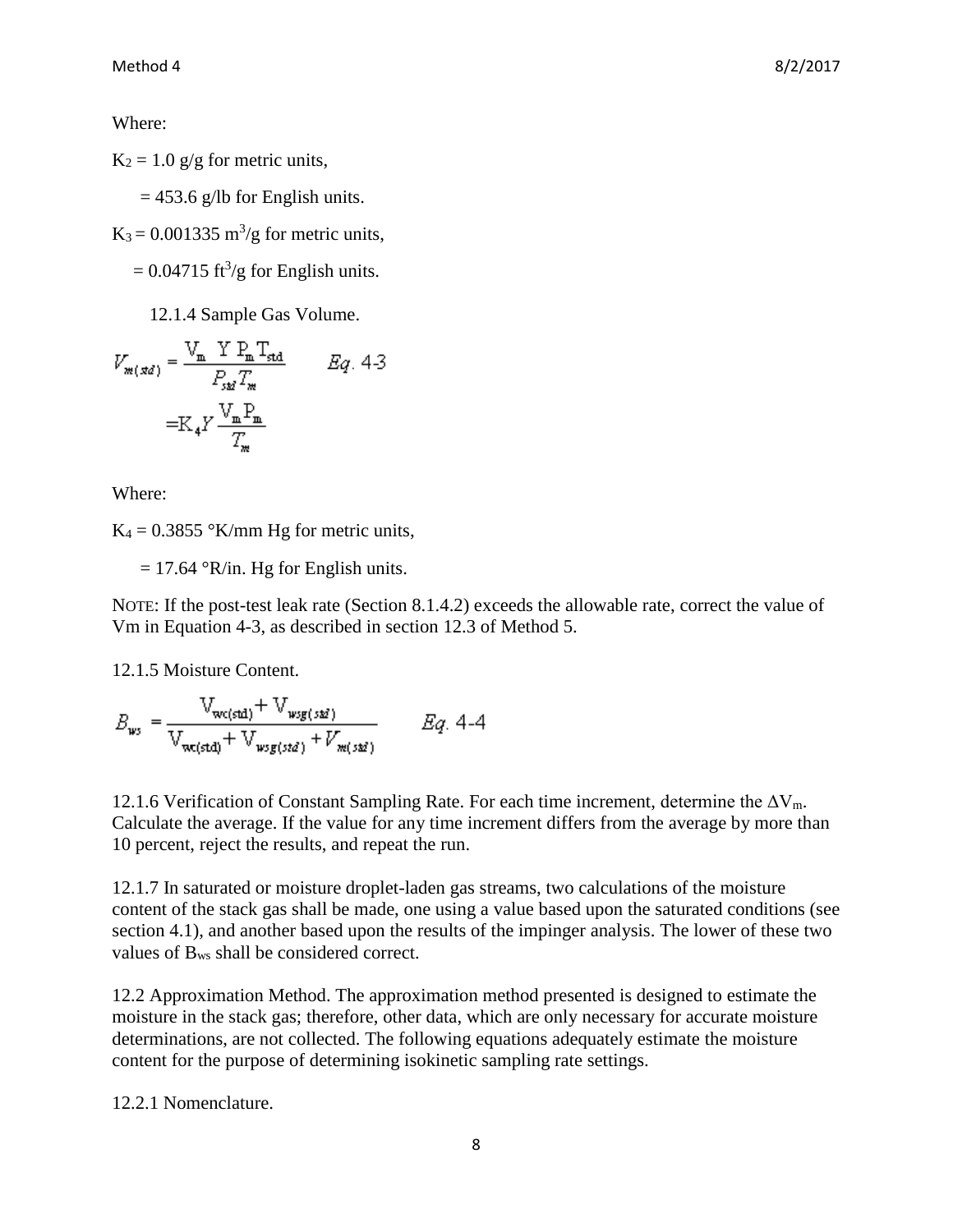- $B_{wm} =$  Approximate proportion by volume of water vapor in the gas stream leaving the second impinger, 0.025.
- $B_{ws}$  = Water vapor in the gas stream, proportion by volume.
- $M_w$  = Molecular weight of water, 18.0 g/g-mole (18.0 lb/lb-mole).
- $P_m$  = Absolute pressure (for this method, same as barometric pressure) at the dry gas meter, mm Hg (in. Hg).
- $P_{std}$  = Standard absolute pressure, 760 mm Hg (29.92 in. Hg).
- R = Ideal gas constant,  $0.06236$  [(mm Hg)(m<sup>3</sup>)]/[(g-mole)(K)] for metric units and 21.85 [(in.  $Hg)(ft^3)$ ]/[(lb-mole)(°R)] for English units.
- $T_m$  = Absolute temperature at meter,  $\mathrm{K}$  ( $\mathrm{R}$ ).
- $T_{std}$  = Standard absolute temperature, 293 °K (528 °R).
- $V_f$  = Final volume of impinger contents, ml.
- $V_i$  = Initial volume of impinger contents, ml.
- $V_m = Dry$  gas volume measured by dry gas meter, dcm (dcf).
- $V_{m(std)} = \text{Dry gas volume measured by dry gas meter, corrected to standard conditions, dscm$ (dscf).
- $V_{wc(std)} =$  Volume of water vapor condensed, corrected to standard conditions, scm (scf).
- $Y = Dry$  gas meter calibration factor.
- $p_w =$  Density of water, 0.09982 g/ml (0.002201 lb/ml).

12.2.2 Volume of Water Vapor Collected.

$$
V_{wc(st\vec{a})} = \frac{(V_f - V_i) \rho_w R T_{std}}{P_{sd} M_W} \qquad Eq. 4-5
$$

$$
= K_5 (V_f - V_i)
$$

Where:

 $K_5 = 0.001333$  m<sup>3</sup>/ml for metric units,

 $=$  0.04706 ft<sup>3</sup>/ml for English units.

12.2.3 Sample Gas Volume.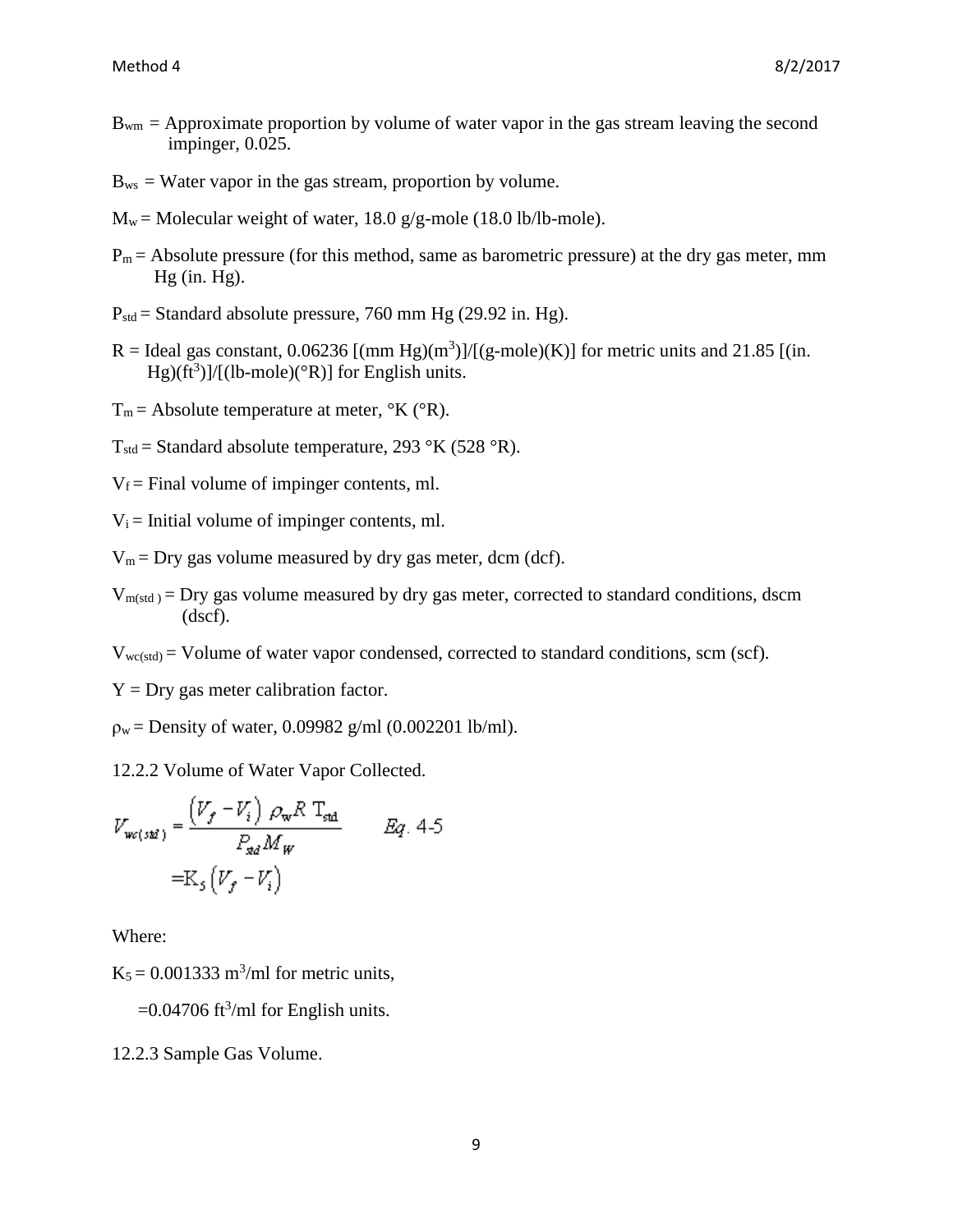$$
V_{m(sid)} = \frac{V_m Y P_m T_{sd}}{P_{sd} T_m}
$$
 Eq. 4-6  
=K<sub>6</sub>Y  $\frac{V_m P_m}{T_m}$ 

Where:

 $K_6 = 0.3855$  °K/mm Hg for metric units,

 $=17.64$  °R/in. Hg for English units.

12.2.4 Approximate Moisture Content.

$$
B_{ws} = \frac{\nabla_{wc(std)}}{\nabla_{wc(std)}} + V_{m(std)}} + B_{wm} \qquad Eq. 4-7
$$

$$
= \frac{\nabla_{wc(std)}}{\nabla_{wc(std)}} + V_{m(std)}} + (0.025)
$$

12.2.5 Using F-factors to determine approximate moisture for estimating moisture content where no wet scrubber is being used, for the purpose of determining isokinetic sampling rate settings with no fuel sample, is acceptable using the average  $F_c$  or  $F_d$  factor from Method 19 (see Method 19, section 12.3.1). If this option is selected, calculate the approximate moisture as follows:  $B_{ws} = B_H + B_A + B_F$ 

Where:

 $B_A$  = Mole Fraction of moisture in the ambient air.

$$
B_A = \frac{\%RH}{100 * P_{Bar}} * 10^{\left[6.6912 - \left(\frac{3144}{T + 390.86}\right)\right]}
$$

 $B_F =$  Mole fraction of moisture from free water in the fuel.

$$
B_F = \left[\frac{0.0036W^2 + 0.075W}{100}\right] \left[\frac{20.9 - 0_2}{20.9}\right]
$$

 $B_H$  = Mole fraction of moisture from the hydrogen in the fuel.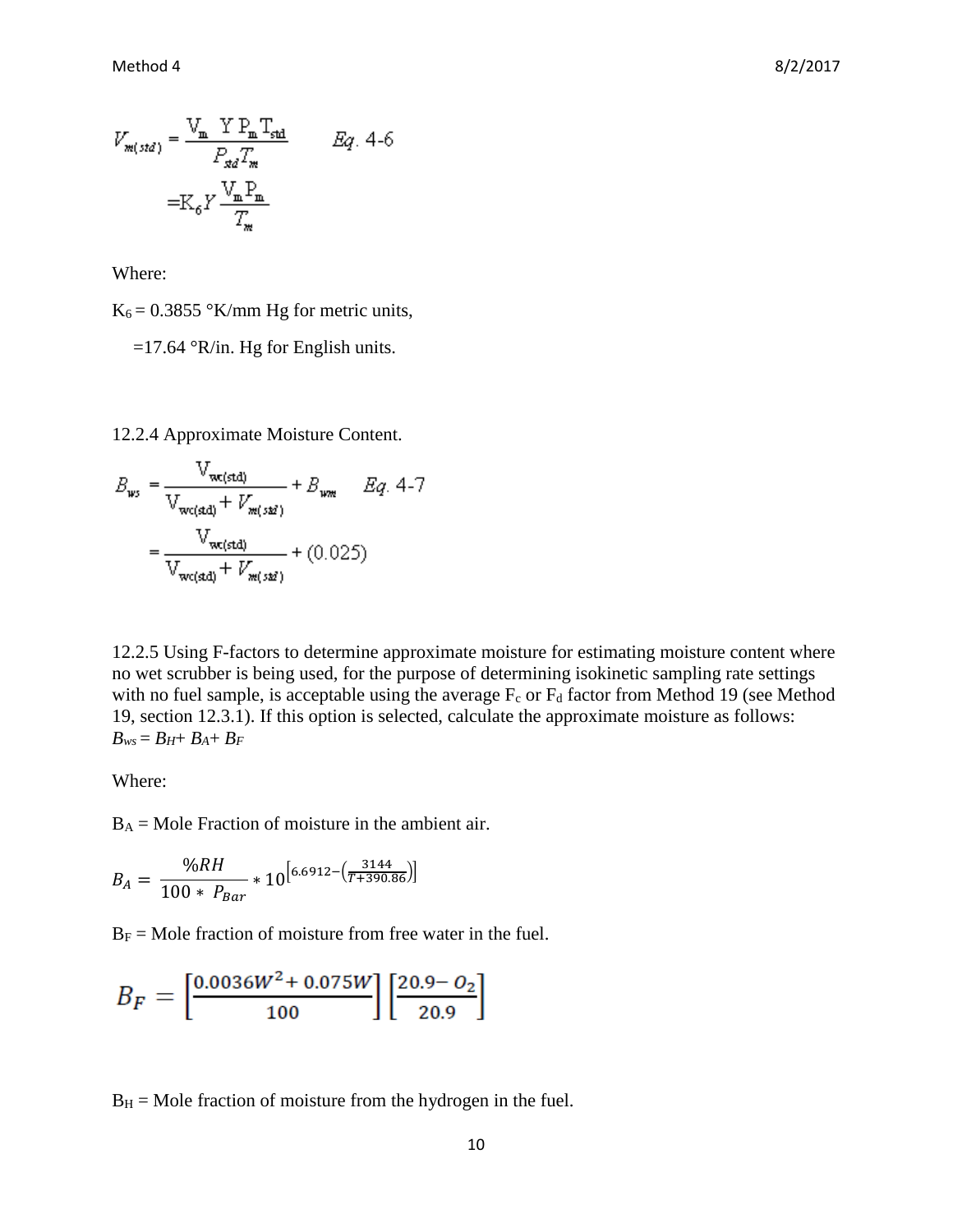$$
B_H = \left[1 - \frac{F_d}{F_w}\right] \frac{(20.9 - O_2)}{20.9}
$$

 $B_{ws}$  = Mole fraction of moisture in the stack gas.

 $F_d$  = Volume of dry combustion components per unit of heat content at 0 percent oxygen,  $dscf/10^6$ .

Btu (scm/J). See Table 19-2 in Method 19.

 $F_w$  = Volume of wet combustion components per unit of heat content at 0 percent oxygen, wet.

scf/10<sup>6</sup> Btu (scm/J). See Table 19-2 in Method 19.

%RH = Percent relative humidity (calibrated hygrometer acceptable), percent.

 $P_{Bar} = Baronetric pressure, in. Hg.$ 

 $T =$  Ambient temperature,  ${}^{\circ}$ F.

 $W =$  Percent free water by weight, percent.

 $O_2$  = Percent oxygen in stack gas, dry basis, percent.

*13.0 Method Performance [Reserved]* 

*14.0 Pollution Prevention [Reserved]* 

*15.0 Waste Management [Reserved]* 

*16.0 Alternative Procedures*

16.1 The procedure described in Method 5 for determining moisture content is an acceptable alternative to Method 4.

16.2 The procedures in Method 6A for determining moisture is an acceptable alternative to Method 4.

16.3 Method 320 is an acceptable alternative to Method 4 for determining moisture.

16.4 Using F-factors to determine moisture is an acceptable alternative to Method 4 for a combustion stack not using a scrubber, and where a fuel sample is taken during the test run and analyzed for development of an  $F_d$  factor (see Method 19, section 12.3.2), and where stack  $O_2$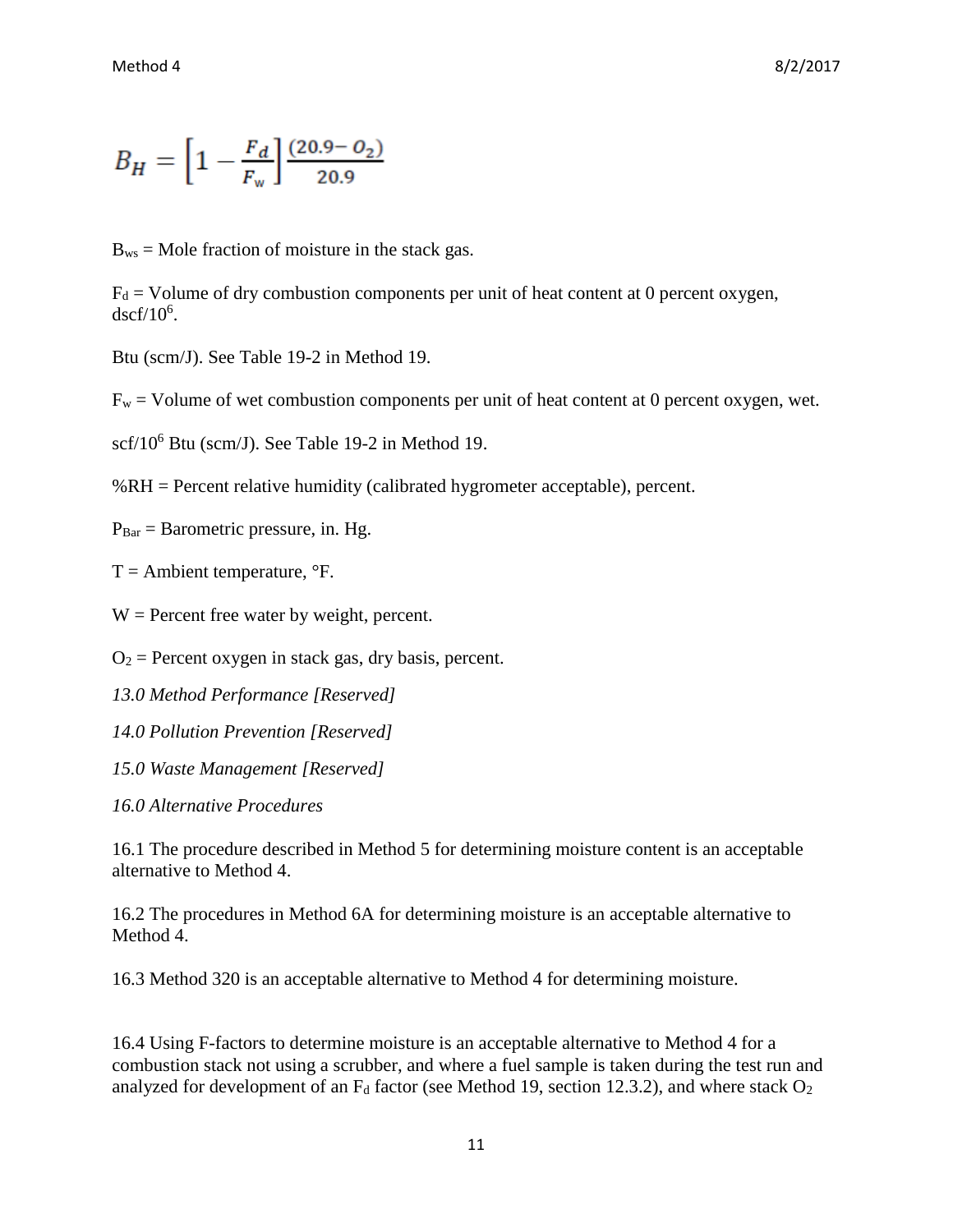content is measured by Method 3A or 3B during each test run. If this option is selected, calculate the moisture content as follows:

$$
B_{\scriptscriptstyle WS} = B_H + B_A + B_F
$$

Where:

 $B_A$  = Mole fraction of moisture in the ambient air.

$$
B_A = \frac{\%RH}{100 P_{Bar}} [10^{[6.6912 - (\frac{3144}{T+390.86})]}]
$$

Note: Values of B<sup>A</sup> should be between 0.00 and 0.06 with common values being about 0.015.

 $B_F$  = Mole fraction of moisture from free water in the fuel.

$$
B_F = \left[\frac{0.0036 W^2 + 0.075 W}{100}\right] \left[\frac{20.9 - 0_2}{20.9}\right]
$$

Note: Free water in fuel is minimal for distillate oil and gases, such as propane and natural gas, so this step may be omitted for those fuels.

 $B_H$  = Mole fraction of moisture from the hydrogen in the fuel.

$$
B_H = \left(1 - \frac{F_d}{F_w}\right) \frac{(20.9 - O_2)}{20.9}
$$

 $B_{ws}$  = Mole fraction of moisture in the stack gas.

 $F_d$  = Volume of dry combustion components per unit of heat content at 0 percent oxygen,  $dscf/10^6$  Btu (scm/J). Develop a test specific  $F_d$  value using an integrated fuel sample from each test run and Equation 19-13 in section 12.3.2 of Method 19.

 $F_w$  = Volume of wet combustion components per unit of heat content at 0 percent oxygen, wet scf/10<sup>6</sup> Btu (scm/J). Develop a test specific  $F_w$  value using an integrated fuel sample from each test run and Equation 19-14 in section 12.3.2 of Method 19.

%RH = Percent relative humidity (calibrated hygrometer acceptable), percent.

 $P_{Bar} = Baronetric pressure, in. Hg.$ 

 $T =$  Ambient temperature,  ${}^{\circ}F$ .

 $W =$  Percent free water by weight, percent.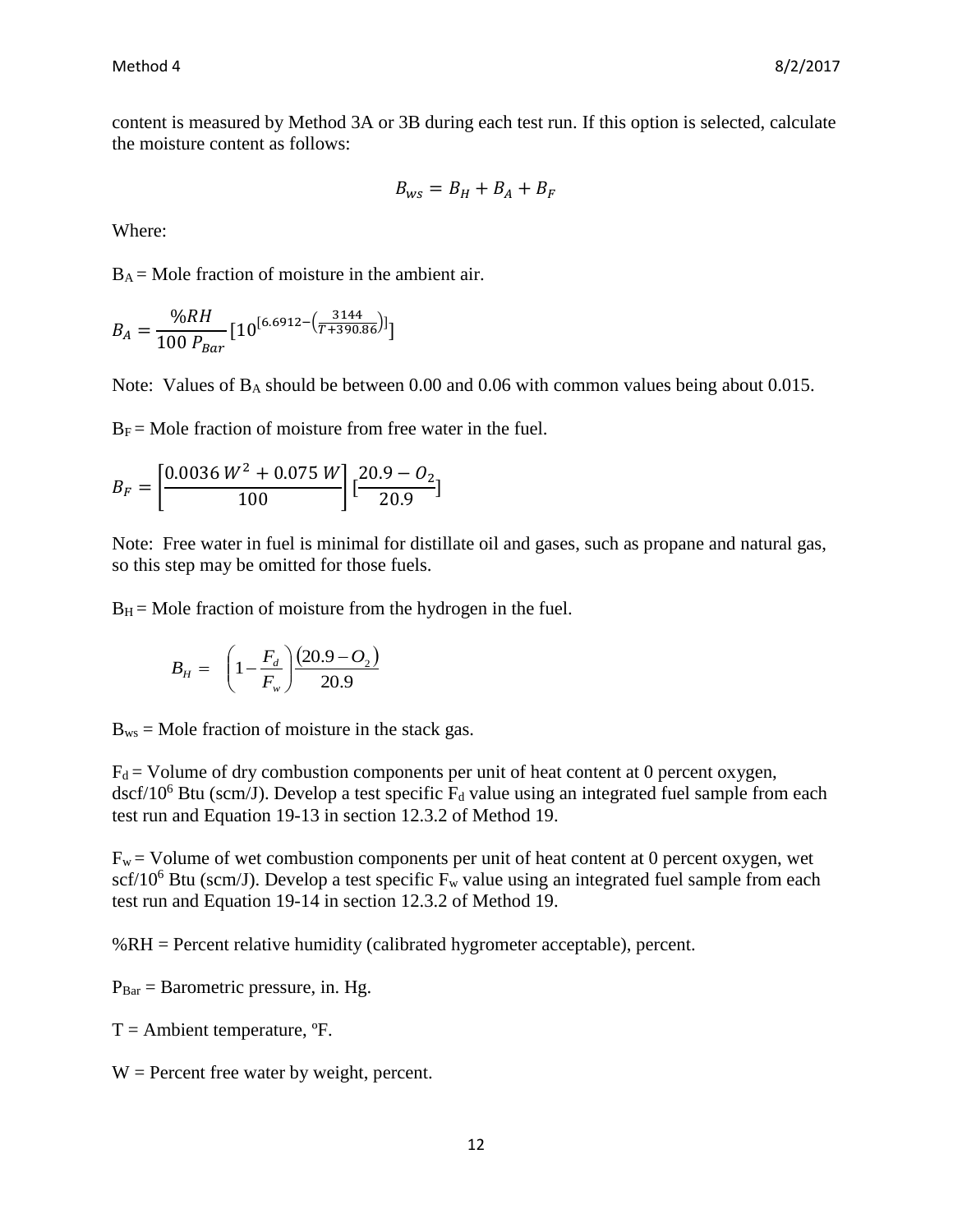$O_2$  = Percent oxygen in stack gas, dry basis, percent.

### *17.0 References*

1. Air Pollution Engineering Manual (Second Edition). Danielson, J.A. (ed.). U.S. Environmental Protection Agency, Office of Air Quality Planning and Standards. Research Triangle Park, NC. Publication No. AP-40. 1973.

2. Devorkin, Howard, et al. Air Pollution Source Testing Manual. Air Pollution Control District, Los Angeles, CA. November 1963.

3. Methods for Determination of Velocity, Volume, Dust and Mist Content of Gases. Western Precipitation Division of Joy Manufacturing Co. Los Angeles, CA. Bulletin WP-50. 1968.

*18.0 Tables, Diagrams, Flowcharts, and Validation Data*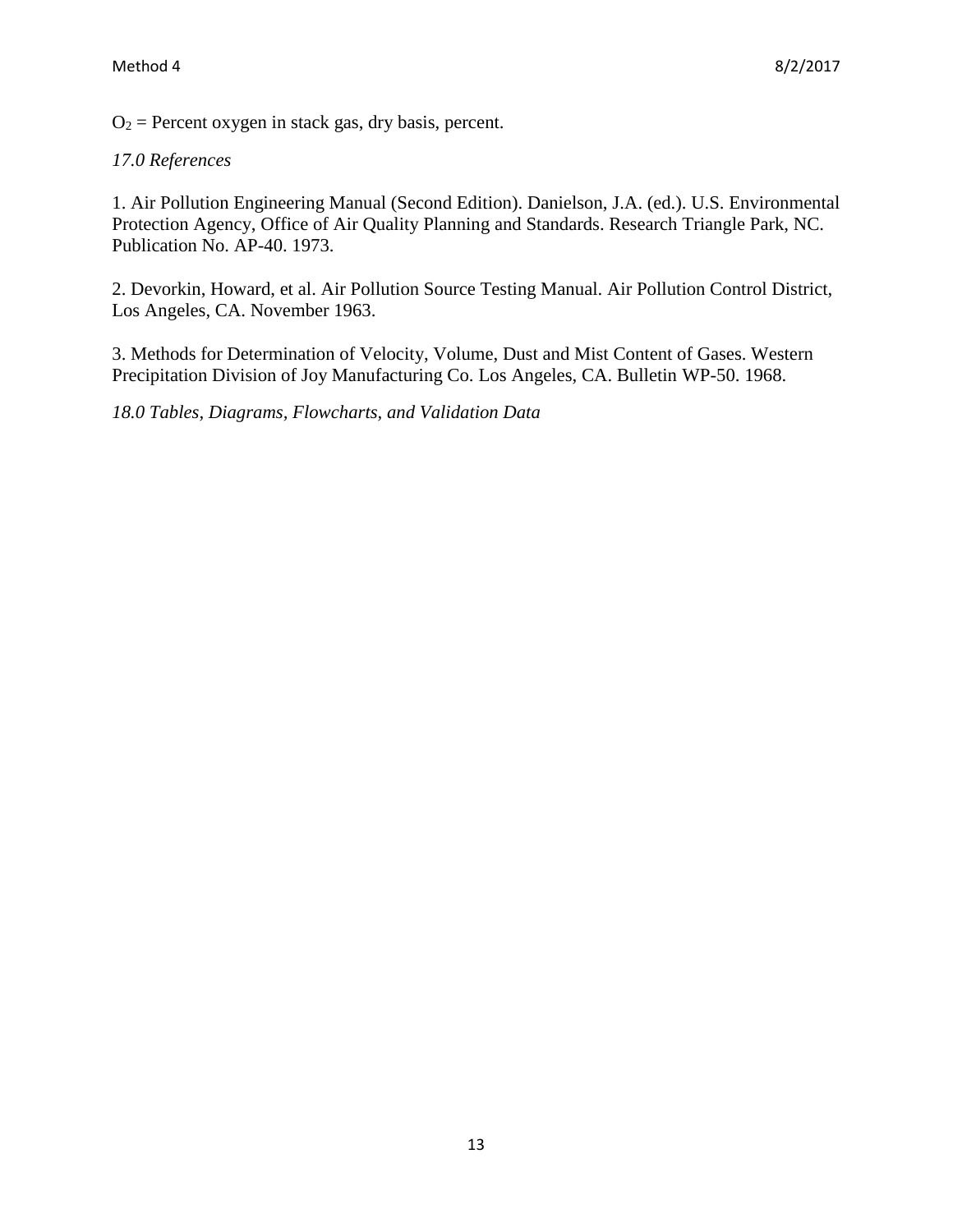

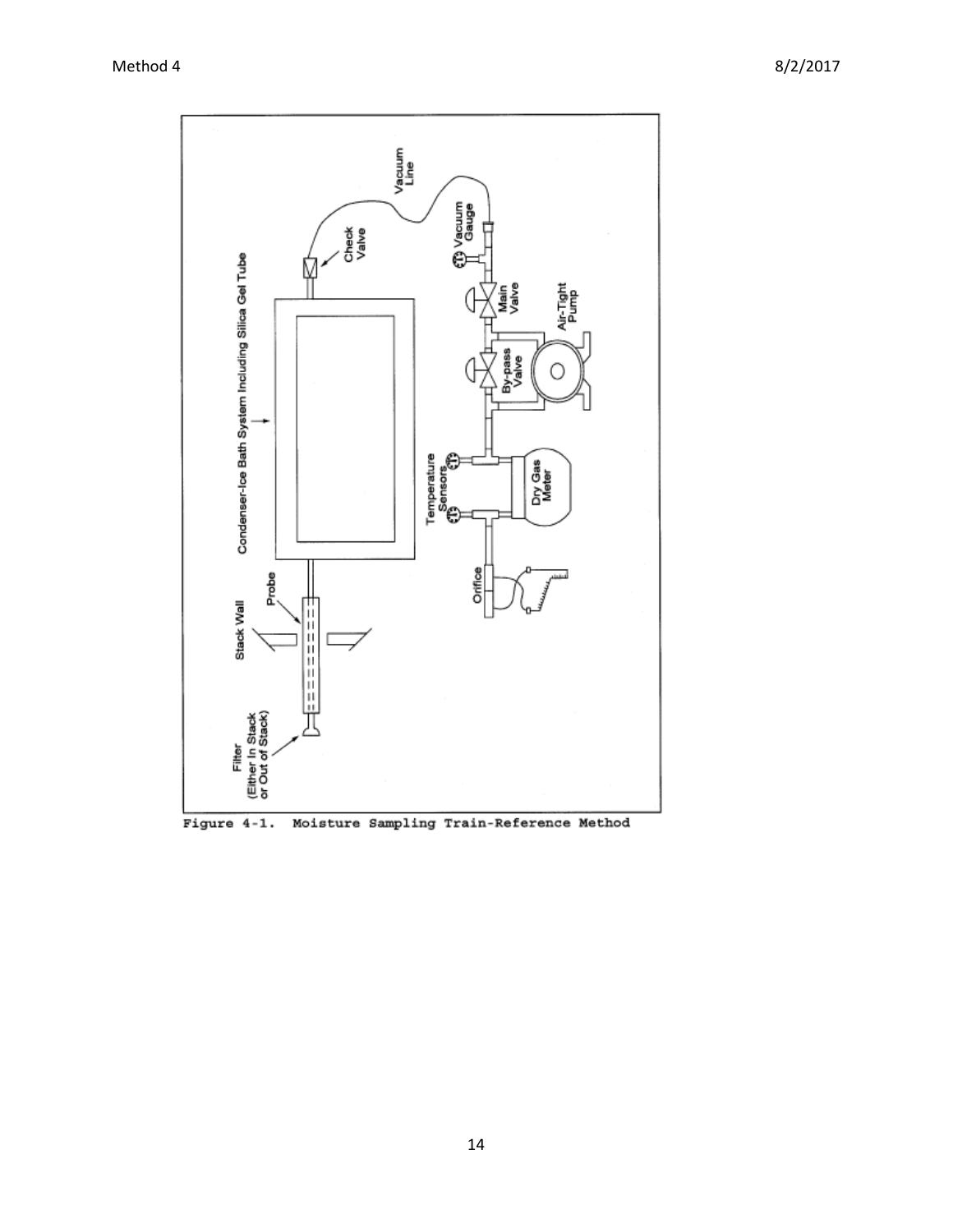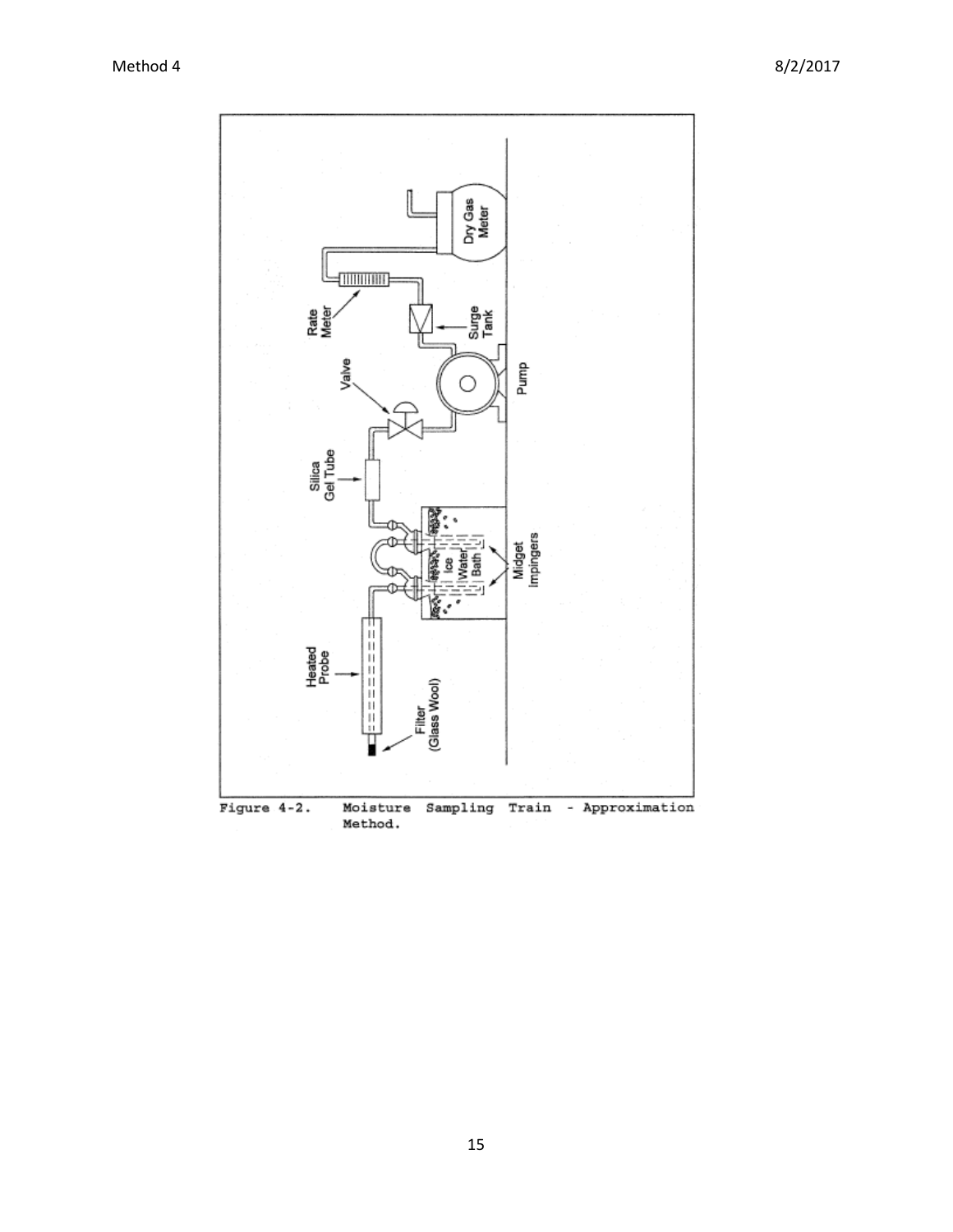| Barometric pressure |  |
|---------------------|--|
|                     |  |

# **SCHEMATIC OF STACK CROSS SECTION**

|                     |                  |                    | <b>Pressure</b><br>differential | <b>Meter</b>             |                  |                    | <b>Gas sample</b><br>temperature at<br>dry gas meter | <b>Temperature</b><br>of gas     |
|---------------------|------------------|--------------------|---------------------------------|--------------------------|------------------|--------------------|------------------------------------------------------|----------------------------------|
|                     |                  | <b>Stack</b>       | across<br>orifice               | reading<br>gas           |                  | Inlet              | <b>Outlet</b>                                        | leaving<br>condenser             |
|                     | <b>Sampling</b>  | temperature        | meter $\Delta H$                | sample                   |                  | $Tm_{in}$          | $Tm_{out}$                                           | or last                          |
| <b>Traverse Pt.</b> | time             | $\rm ^{\circ}C$ (( | mm (in.)                        | volume                   | $\Delta V_m m^3$ | $\rm ^{\circ}C$ (( | $\rm ^{\circ}C$ ((                                   | impinger                         |
| No.                 | $(\Delta)$ , min | $^{°}deg; F)$      | $H_2O$                          | $m^3$ (ft <sup>3</sup> ) | $(f t^3)$        | $^{\circ}$ deg;F)  | $^{\circ}$ deg;F)                                    | $^{\circ}C$ (( $^{\circ}deg$ ;F) |
|                     |                  |                    |                                 |                          |                  |                    |                                                      |                                  |
|                     |                  |                    |                                 |                          |                  |                    |                                                      |                                  |
|                     |                  |                    |                                 |                          |                  |                    |                                                      |                                  |
|                     |                  |                    |                                 |                          |                  |                    |                                                      |                                  |
| Average             |                  |                    |                                 |                          |                  |                    |                                                      |                                  |